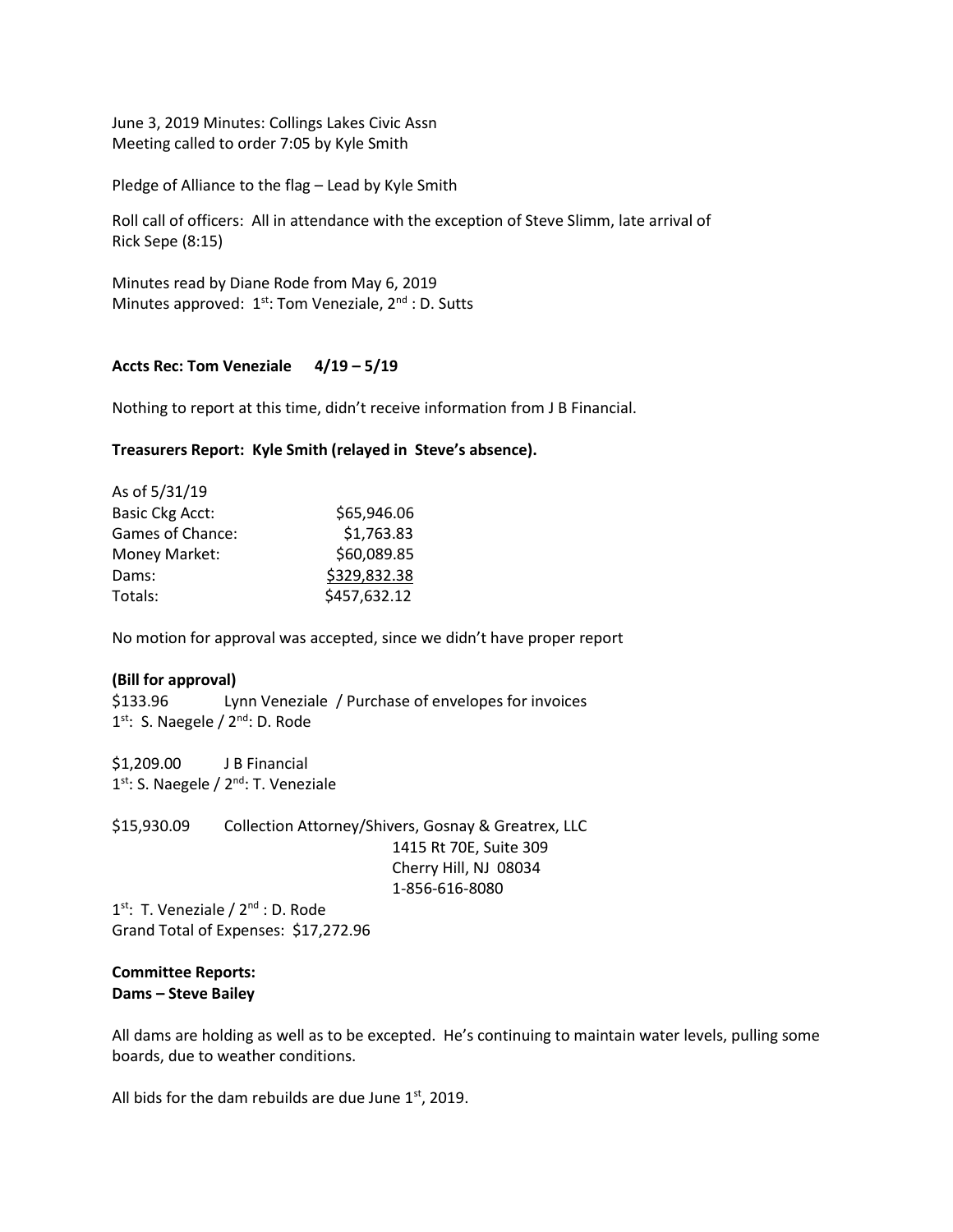Emails was sent to our engineer to find out the results of those bids.

### **Grounds: Josh Anderson**

Kyle was in contact with United Pool Services, they would handle all lifeguards, etc. for us. Kyle & Steve Slimm are to meet with them to discuss our needs and get a quote.

Josh contacted Jersey Cape for beach tags, prices quoted are: 3000 - \$1140.00 2000 - \$760.00 1000/. 38 cents Design was emailed and agreed upon/tags will be numbered, should only take 1 wk to receive.

# Pineland Commissions:

Concerning our property located on Cedar Lk Dr, that was shutdown while trying to clear to make access to that lake. They stated yes & no. We shouldn't need a permit to clear, if we stay within the 1500 square feet limit. Can't cut trees at the waterline.

Would like another Cleanup on  $1<sup>st</sup>$  Beach to be scheduled for June 22, was checking with Jonathan O'Connor, who works for Public works, BVT, ckg on getting supplies for clean-up. Will look into borrowing safety vests. After  $1<sup>st</sup>$  beach, might try to clean some of the inter-roads. Donna Sutts stated she has gotten gloves donated by Atlanticare. Also, that Folsom gets the grants money for road cleanup, they should be handing over gloves, bags, and vest to borrow. Grant money and supplies were roads are located, in each township should be handed over to us since we are doing the cleaning. Also noted:  $3<sup>rd</sup>$  beach as a boat, that needs to be removed.

### BOARD NOTED:

Hold off on beach tags until meeting for Lifeguards/United Pool servicing is done. Once that meeting is held, and we Vote, and then order beach tags. 2000 .

Would like to thank Tom Veneziale and Steve Slimm for their help assisting with flag pole at 1<sup>st</sup> beach.

# **WELCOME COMMITTEE: Paul Barrie (Nothing not in attendance)**

### **FUNDRAISING/ACTIVITIES: Diane Rode/Donna Sutts**

We were thinking about having a Best Decorated Bike Contest, and/or Baby coach to go along with parade, on July 6<sup>th</sup>, with BVT. If arrangements can be made, check our website, or posted signed for further information.

Wawa Hoagie coupons are still available @ \$4.00 /each, good to use for breakfast sandwiches as well.

We just rec'd a photo, from Barbara Boyle, of our lakes. Would like to raffle off, or use as door prize.